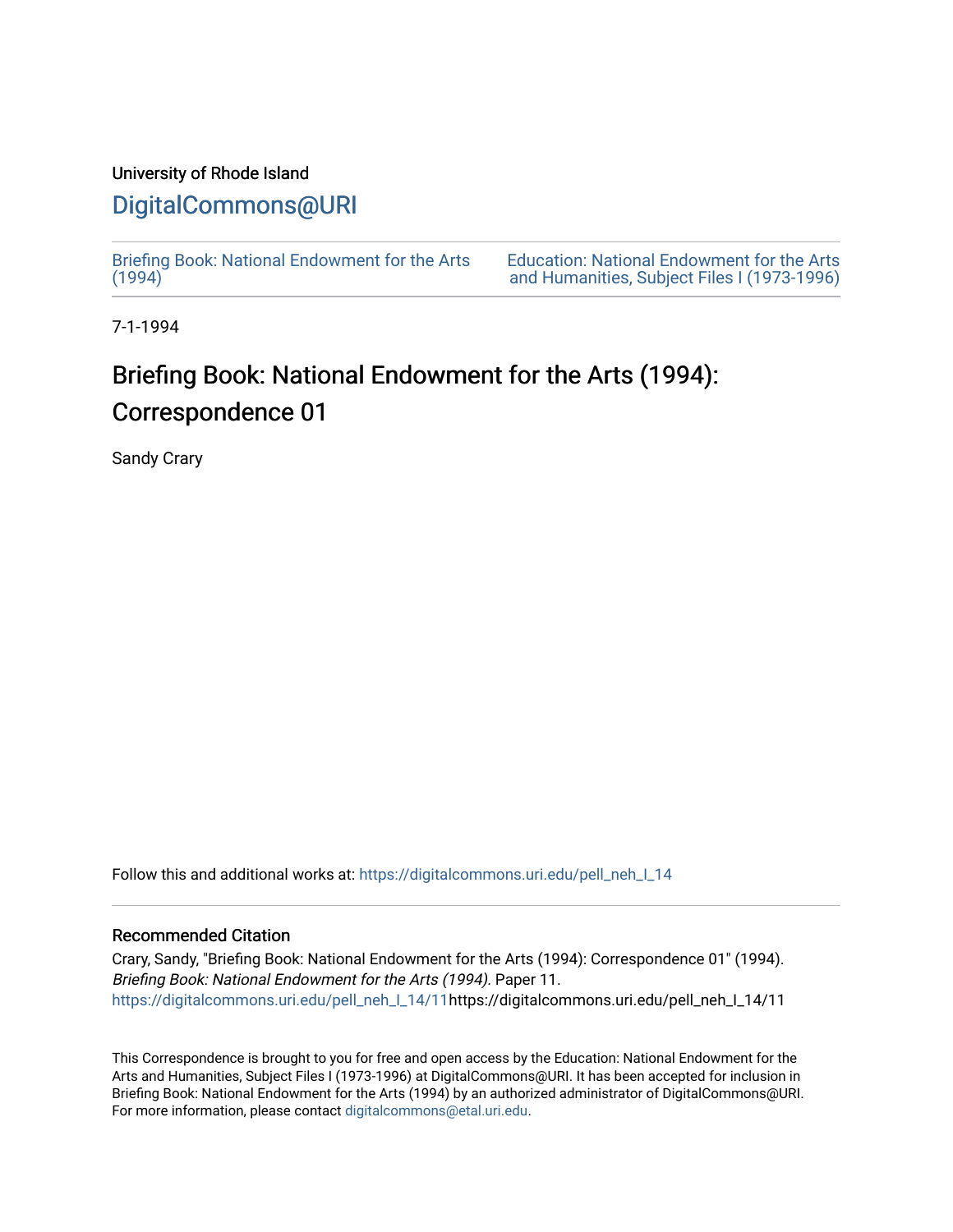| NATIONAL                                            |  |  |  |
|-----------------------------------------------------|--|--|--|
| <b>ENDOWMENT</b>                                    |  |  |  |
| FOR THE                                             |  |  |  |
| $\mathbf{A}$ $\mathbf{R}$ $\mathbf{I}$ $\mathbf{S}$ |  |  |  |
|                                                     |  |  |  |

| <b>DATE:</b> |  | July 1, 1994 |
|--------------|--|--------------|
|              |  |              |

TO:

FROM:

RE:

Cheryl Birdsall Pam Devitt Kathy Kruse Daniel Ritter

Sandy Crary $#$ 

*The Federal agency that supports the visual, literary and performing arts to benefit all Americans* 

Melanie Beene

of the cooperative agreement.

Enclosed is a copy of a letter to Senator Helms that provides additional information regarding the Arts Endowment's cooperative agreement with Melanie Beene & Associates.

Also enclosed is a recent article describing the Arts Endowment's Advancement Program, which is the subject

*Arts in Education* 

*Challenge* & *Advancement* 

*Dance* 

*Design Arts* 

*'"'"Cpansion Arts* 

*Folk Arts* 

*International* 

*Literature* 

*Locals* 

*Media Arts* 

*Museum* 

*Music* 

*Opera/Musical Theater* 

*Presenting* & *Commissioning* 

*State* & *Regional* 

*Theater* 

*Visual Arts* 

*The Nancy Hanks Center*  · *1100 Pennsylvania Ave. NW Washington, DC 20506 2021682-5400*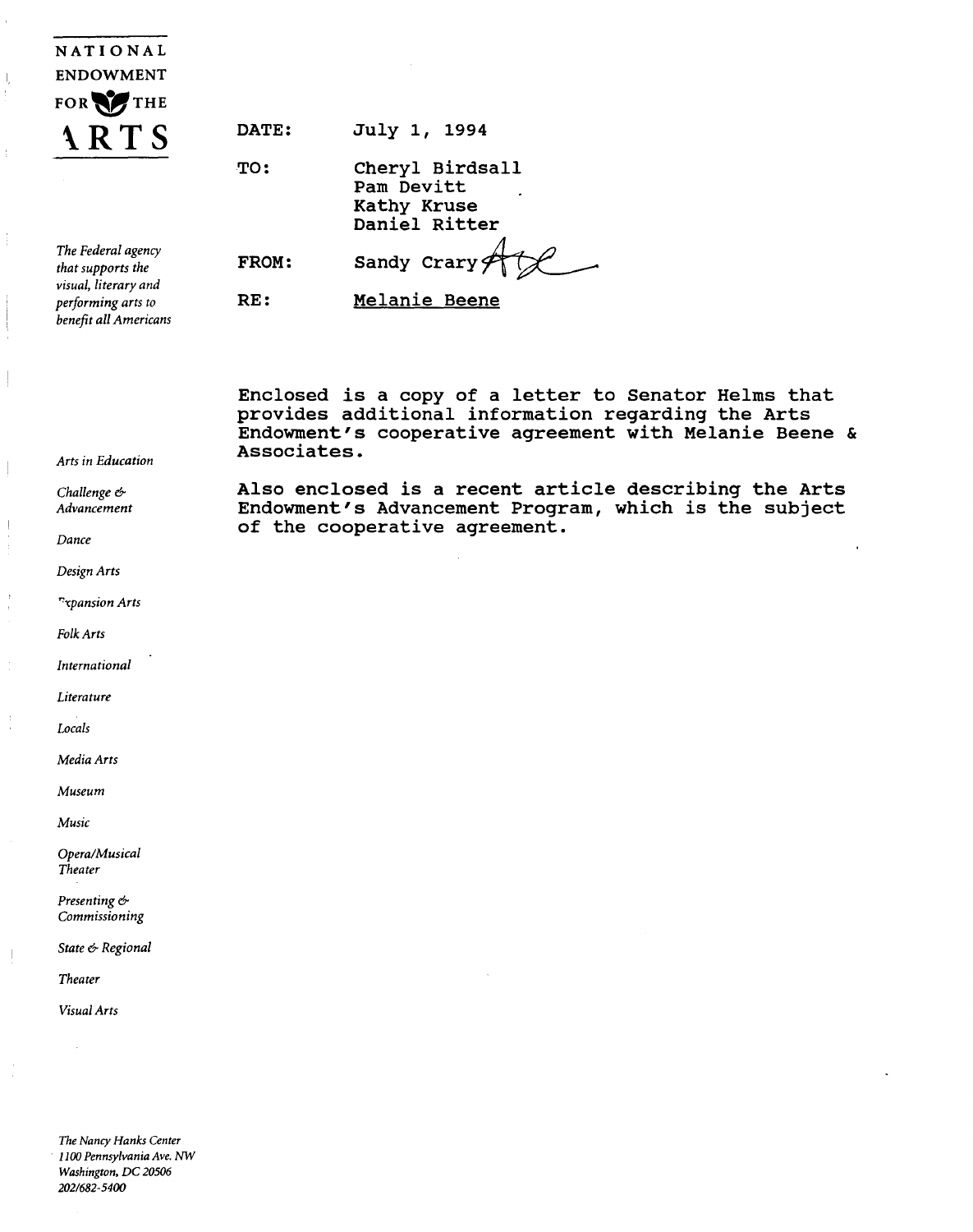VOLUME45, Number 4 JULY/AUGUST 1994 SYMPHONY

"IN THESE TRYING FINANCIAL TIMES, ADVANCEMENT, QUITE SIMPLY, PROVIDED US WITH THE KNOW-HOW TO STAY IN BUSINESS." This is how one orchestra manager summed up the National Endowment for the Arts Advancement Program, which offers

small and mid-sized organizations technical assistance and planning expertise in addition to cash grants. A total of 367 organizations, including eighteen orchestras, have been assisted by the Advancement Program since its inception in 1980. The mission of the program can be summed up with the old maxim: "Give a man a fish and you've fed him for a'

day. But teach him how to fish, and you've fed him for life."

A typical Advancement candidate is an organization in an emerging stage of development where the excellence of its artistic programming has outstripped its institutional capacities. In many ways, the organization is a victim of its own success, growing faster as a creative entity than as a business. Advancement helps the group to become more self-sufficient and more efficient, better able to see "the big picture" and successfully plan for the future. "What makes Advancement work," explains Lee W. Dennison, acting director of the program, "is that each organization develops a close relationship with a qualified arts

management consultant to devise a plan to fit its immediate and long-term needs-a plan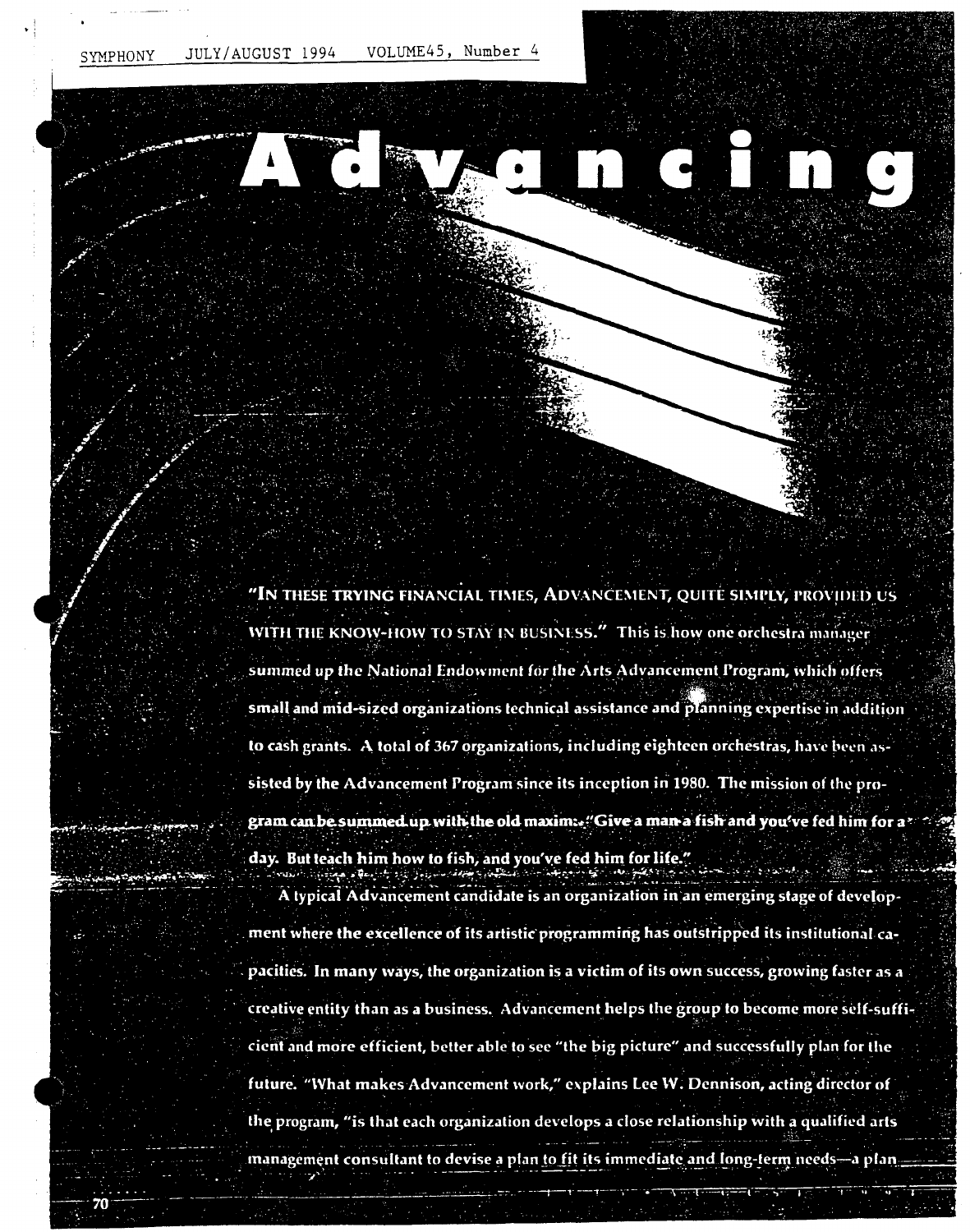$R$  E B E C C A  $P$  A L

that will make it not necessarily bigger, but better over the long term."

Organizations chosen to participate in Advancement are provided with the services of a management consultant for a fifteen-month period. Once the consultant is on board, the nitty-gritty work gets underway. With the assistance of the consultant, who spends time each month onsite and is available at all other times by phone or fax, goals and strategies are defined, management practices are strengthened, and a multi-year (generally threeyear) plan is tailored to fit the specific goals of the organization. As part of the technical assistance phase, the Arts Endowment currently sponsors a weekend workshop for all Advancement participants in Washington, D.C., and provides each organization with a \$5,000 allowance for any unforeseen technical assistance expenses that may be incurred.

After the creation of a multi-year plan, the organization is eligible to apply for Phase II of Advancement: a grant averaging \$45,000 (which must be matched on a three-to-one basis) to be used for implementation of one or more components of the multi-year plan. Past Advancement grants have been used to strengthen such aspects of an organization as financial systems, public relations, facilities planning, marketing, personnel management, and program development.

M P

 $H^{\pm}$  $\overline{O}$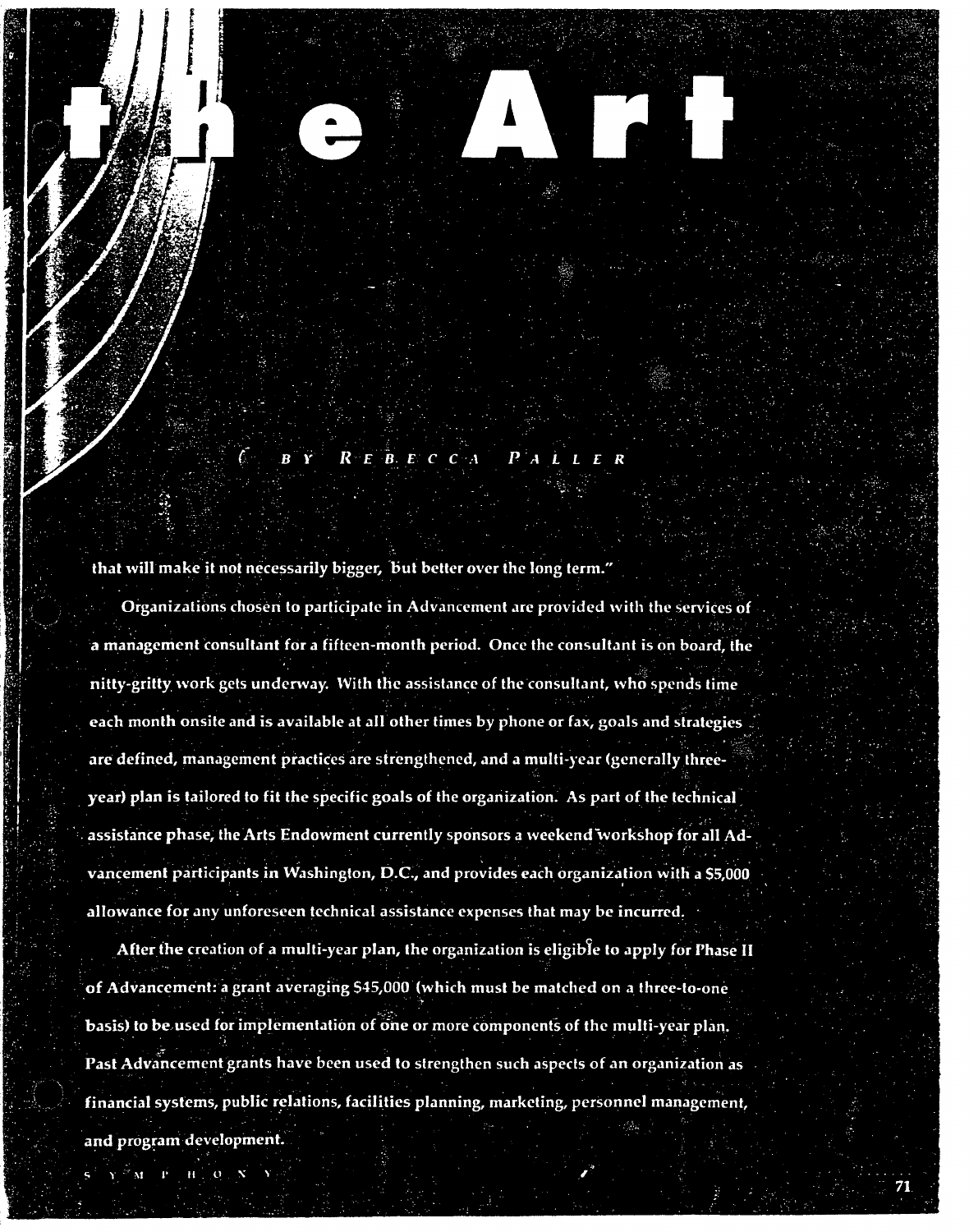**A** FEW OF **THE**  PARTICIPATING ORGANIZATIONS  $\star$ . HAVE DISCOVERED, THROLGH THE INTENSIVE SELF-ASSESSMENT THAT OCCURS IN ADVANCEMENT, THAT THEIR **MISSION** STATEMENTS OR ARTISTIC DIRECTORS HAVE OUTLIVED THEIR EFFECTIVENESS.

> **LEO BY MUSIC DIRECTOR KATE T AMARKIN, THE VERMONT SYMPHONY PERFORMS FOR A LARGE SUMMER CROWD AT HILDENE MEADOWLANDS IN MANCHESTER.**

PHOTO ARTHLE FLONGKY & LANE SCBEL

Advancement is not an easy process. A iew of the participating organizations have discovered. through the intensive self-assessment that occurs in Advancement, that their mission statements or artistic directors have outlived their effectiveness; in one case, an executive director tendered his resignation midwav through Advancement after discovering a hefty deficit on a budget that had originally reflected a surplus.

Despite the difficulties, most managers who have gone through the Advancement process enthusiasticallv recommend it.

"Evervbody would like to be able to see themselves as others see them." says one .1lumnus oi the program. "But of course sometimes we are blinded bv our own viewpoint. The Advancement Program helps you to see things in a more objective light. Advancement may not al- \vays be easy, but it's the best way I know nf to get rid of any obstacles that stand in the wav of an orchestra's growth."

**ART & MANAGEMENT.** One recent veteran of the program is the Eugene Symphony, founded in 1966 and now the second largest orchestra in the state of Oregon. Cnder \farin Alsop, music director since 1989, it has placed a strong emphasis on contemporary American music. At the time it entered the Advancement Program in 1991, the orchestra was faced with the challenge of bringing management up to the high level of its artistic product.

"The Advancement Program gave us a vehicle to evaluate areas of weakness within the organization and a mechanism to strengthen the organization overall." says Executive Director Stuart B. Weiser. "We had and still have an artistic product that's phenomenal. Yet the administrative side of the organization was not operating under the same standard of professionalism."

Through Advancement the board came to  $\overline{\mathcal{S}}$  **-1** 

understand the significance of having an orchestra run by highly experienced department heads, which meant appropriating more money for senior management salaries. As a direct result of the Advancement process. Weiser. who had been executive director of the Reading Symphony and the South Carolina Philharmonic, was hired by the Eugene Symphony in late 1992. The development department was transformed from a board-run process to one managed by an experienced development staff.

According to its multi-year plan, the Eugene Symphony has an overall financial goal of achieving financial stability by the year *2000.*  The orchestra has plans to eliminate all debt. establish a cash reserve. increase its endowment, and ensure financial integntv: develop a five-year business plan that establishes a minimum operating surplus of 550.000 per vear tor debt retirement and a \$50.000 reserve rund after the deficit is retired; and continue to upgrade its current accounting system. Did Advancement work for the

Eugene Symphony? "It worked extremely well," says Weiser. "Within six months of finishing Phase I, we eliminated 25 percent of our accumulated debt." The truths that came to light during Advancement weren't always. pleasant ones. As a cost-cutting measure, for example, the orchestra decided that run-outs. should be temporarily suspended. They have now resumed-in March the orchestra performed in Roseburg, 70 miles south of Eugene: at least two run-outs are planned for next season-and the concerts are now required to be self-supporting, recouping all direct costs and earning a small margin to cover "intangible" expenses such as staff time, according to Weiser. "Advancement has proven that the administrative side of the Eugene Symphony can be an equal partner with the artistic side in promoting the future development of the orches-<br>tra," he says.  $\sqrt{\epsilon_0 r}$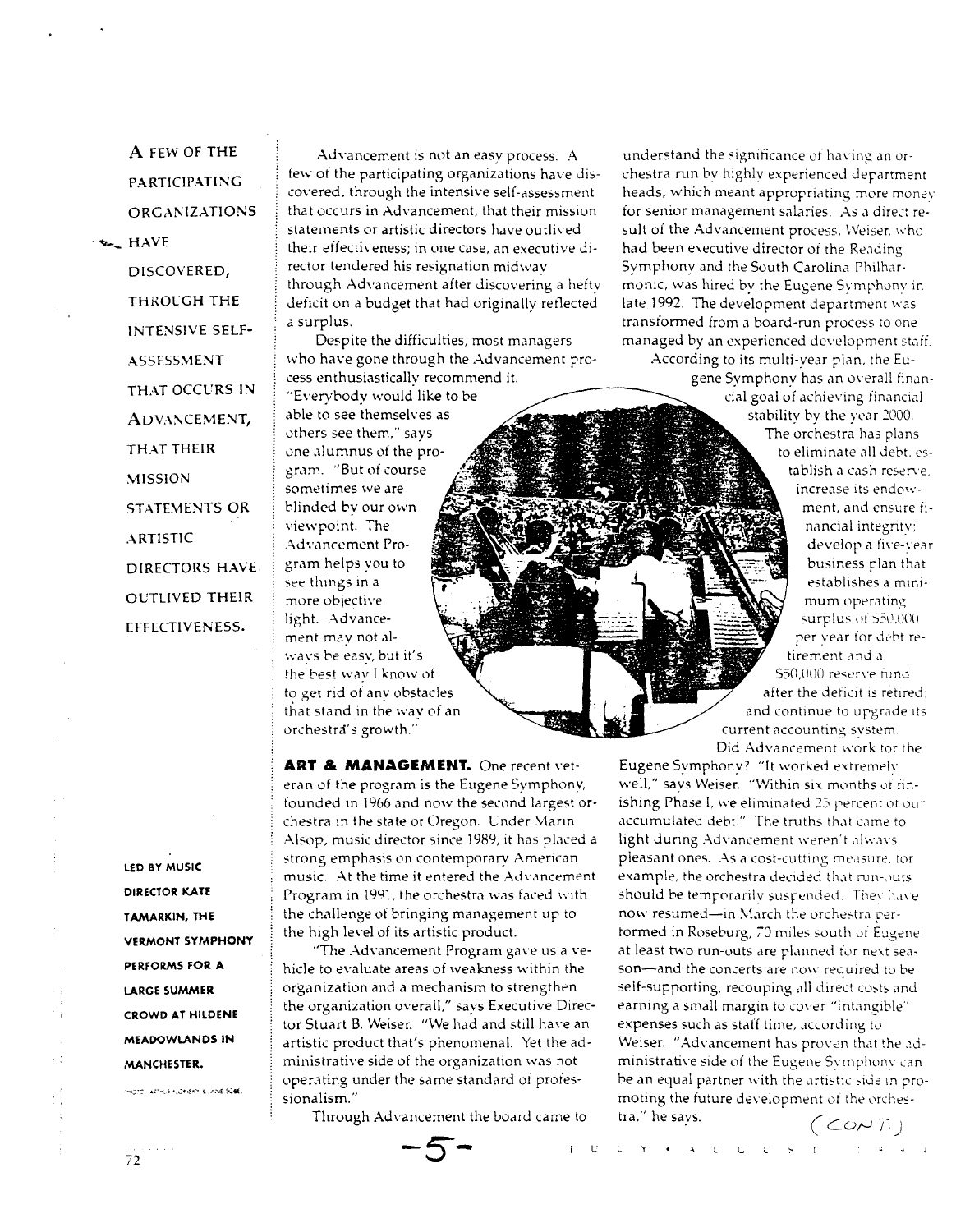

**MUSIC DIRECTOR MARIN ALSOP** CONDUCTING THE EUGENE SYMPHONY IN ITS FIRST RUN-OUT SINCE THE ORCHESTRA'S **COMPLETION OF THE** ADVANCEMENT PROGRAM

**ELGIN INDEPENDENCE.** The Elgin Symphony Orchestra, led by Music Director Robert Hanson, operates some *30* miles west of downtown Chicago with a subscription series of 40 concerts and a strong children's program. It entered the Advancement Program last September.

Founded in 1950 as part of Elgin Community College, the orchestra has received a large percentage of its operating funds from the college, an arrangement that continued even after the orchestra became an independent nonprofit corporation with its own board and funding sources in 1981. In the past few years, however, state funding cuts to education have led to drastic reductions in the college's cash assistance and·in-kind support to the orchestra. The college now provides one half of the music director's salary and a 660-square-foot office space, but that agreement expires this summer.

"Our future with Elgin Community College is uncertain at this point," says Executive Director Marcene Linstrom. "I felt that the orchestra had the qualities needed for Advancement. We are stable, we have been successful, we have had a good vision, and we have a good mission" to provide quality programming to a wide range of citizens in northeast Illinois. In addition to looking to the community for future funding, the orchestra is also dealing with the reality of high labor costs; its current con-

tract gives musicians-for the most part Chicago-based freelancers accustomed to receiving Chicago union scale-a 42-percent pay increase over three years.

Yet in spite of the problems facing the orchestra, Linstrom is optimistic about its future. "Advancement has led to some very productive meetings with community leaders and to closer relations with our board. It's helping us to prepare for the future, and we're now looking at ourselves in an entirely different light. Advancement is all about teaching you how to plan-and you don't really know what's involved in planning until you get into Phase I. The Advancement process can be a full-time job in itself. It's exhausting and challenging, but altogether rewarding."

**A STATEWIDE MISSION.** The 59-year-old Vermont Symphony Orchestra, headquartered in Burlington and currently led by Music Director Kate Tamarkin, differs from the communitybased Eugene and Elgin orchestras in that it serves an entire state. "The fact that we're a statewide orchestra that is fairly small (with a budget of about \$750,000) and relies heavily on volunteers gives us a different 1andscape' from most other orchestras," says General Manager Thomas Philion. The Vermont Symphony en-*Continued* 

"ADVANCEMENT HAS PROVEN THAT THE ADMINISTRATIVE SIDE OF THE **EUGENE** SYMPHONY CAN BE AN EQUAL PARTNER WITH THE ARTISTIC SIDE IN THE **FUTURE** DEVELOPMENT OF **THE** ORCHESTRA."

 $-\omega$   $-$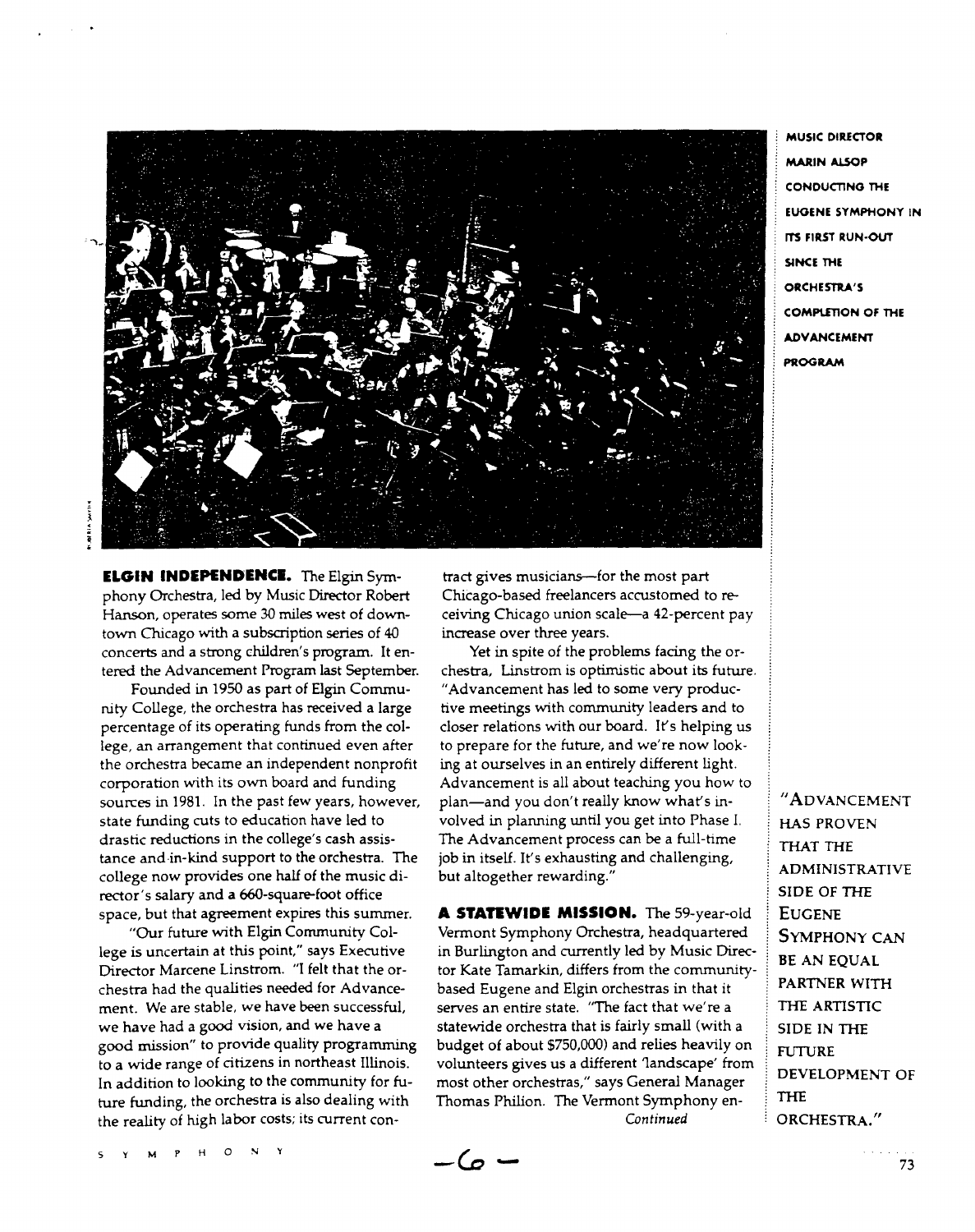### **ADVANCING THE ART**

*Continued from page* 73

tered the Advancement Program in 1993.

"We used the Advancement planning process to reexamine our role as a statewide orchestra and to see if we were using our resources wisely," Philion says. "The answer to the first question was, 'Yes, this is what we are; this is our essential nature as an organization.'" Once the Vermont Symphony decided to continue to fulfill its statewide artistic mission the question of restructuring became paramount. The orchestra is currently examining its board structure and looking at better ways *to* serve the musicians of Vermont. During Phase I of Advancement it was very helpful, said Philion, "to have a management consultant who was familiar with the orchestra business and who knew full well what the ramifications of our decisions would be. With the help of our con-

sultant, we've reached a consensus about the direction we wish to go. And we're in the process of creating a realistic plan.

"All too often," he continues, "a multi-year plan is a document that goes up on the shelf. The Advancement Program, however, has helped us to come up with a really usable plan that relates back to our orchestra's overall direction. What we're creating is a budget that relates to our artistic plan and has a heck of a lot of footnotes."

As the Vermont and Elgin symphony orchestras move on to Phase II of Advancement, and as the Eugene Symphony continues to follow its multi-year plan, one thing is certain: all three orchestras are better prepared to identify and deal with any obstacles that may arise as they head into the 21st century. •

REBECCA PAUER IS A FREELANCE ARTS WRITER BASED IN NEW YORK AND A FORMER NEA ARTS ADMINISTRATION FEUOW.

### **NEA ADVANCEMENT GRANT PARTICIPANTS**

Of the 367 organizations that have participated in the Advancement Program of the National Endowment for the Arts since 1980, eighteen have been orchestras.

Anchorage Symphony Orchestra, Bay Area Women's Philharmonic, Canton Symphony Orchestra, Colorado Philharmonic Orchestra, Elgin Symphony Orchestra, Eugene Symphony Orchestra, Long Island Philharmonic, Macon Symphony Orchestra, Portland (Me.) Symphony Orchestra, Portland Baroque Orchestra, Pro Arte Chamber Orchestra of Boston, Santa Barbara Symphony Orchestra, Springfield (Ill.) Symphony Orchestra, South Carolina Philharmonic, South Dakota Symphony Orchestra, Ventura County Symphony Orchestra, Vermont Symphony Orchestra, Wheeling Symphony **Society** 

### **QUALIFYING FOR ADVANCEMENT ASSISTANCE**

To apply for the Advancement Program, an organization must be tax-exempt and have been incorporated for at least three years, have at least a three-year history of artistic programming, have a full-time paid professional administrative and artistic staff, have a minimum annual operating budget of \$100,000, and have independently audited financial statements for the most recently completed fiscal year.

The next deadline for Music Advancement applications is September 6, 1994. For information:

**-7-**

Advancement Program Room 617, National Endowment for the Arts ~ Nancy Hanks Center, 1100 Pennsylvania Ave., NW Washington, DC 20506-0001 202/682-5436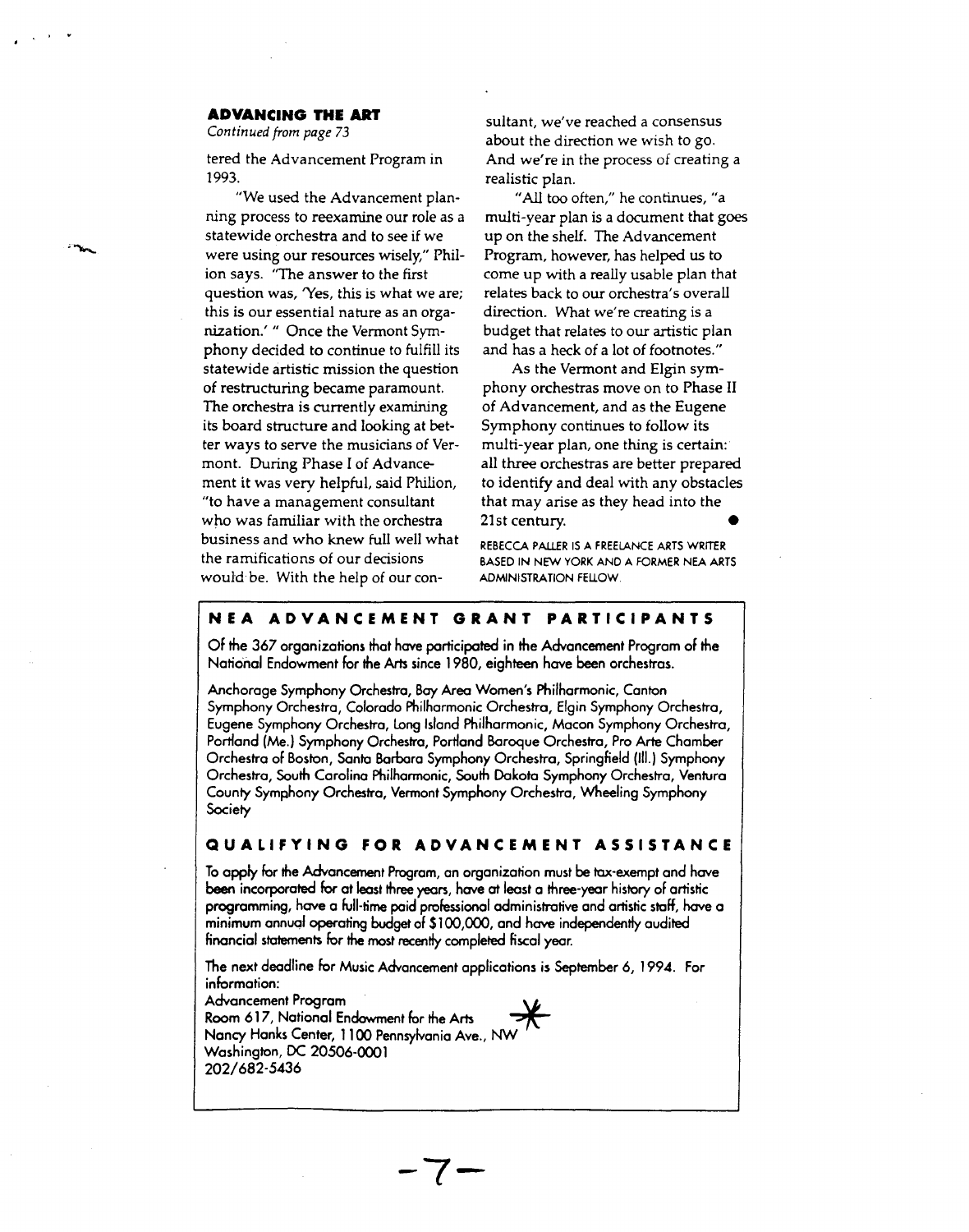PAGE 02

July 11, 1994

Kenneth Hanner National Desk The Washington Times 3600 New York Avenue, NE Washington. DC 20002

Dear Mr. Hanner:

I am requesting a correction of fact reported in the attached news aniclc ("Helms denounces NEA's awards, noncooperation" by Rod Dreher) which appeared in the June 16. 1994, edition of The Washington Times describing my "\$3.2 million dollar contract" with the National Endowment for the Arts. The article goes on to state:

Her task appears to be helping arts organizations find consultants to advise them on how to obtain NEA grants. According to public documents, Ms. Beene has paid her self nearly \$350,000, while spending almost \$700,000 on travel and per diem. "If it all goes to her, that means she's financed a pretty high lifestyle at the taxpayers' expense," Mr. Mashburn said

The purpose of my contract is not "to help arts organizations find consultants to advise them on how to obtain NEA grants." I have not been paid \$350,000, nor have I spent \$700,000 on my travel and per diem. (See attached copy of a letter to Senator Helms for additional details.)

I regret that you did not verify the factual correctness of these statements. Responsible journalism and the innate unbelievability of the statements (e.g., a single individual spending \$700,000 on travel) dictate that you do so.

Sincere!~ */* 

/ .- .' M. Melanie Beene

cc: Jane Alexander, Chairwoman, National Endowment for the Arts Senator Jesse A. Helms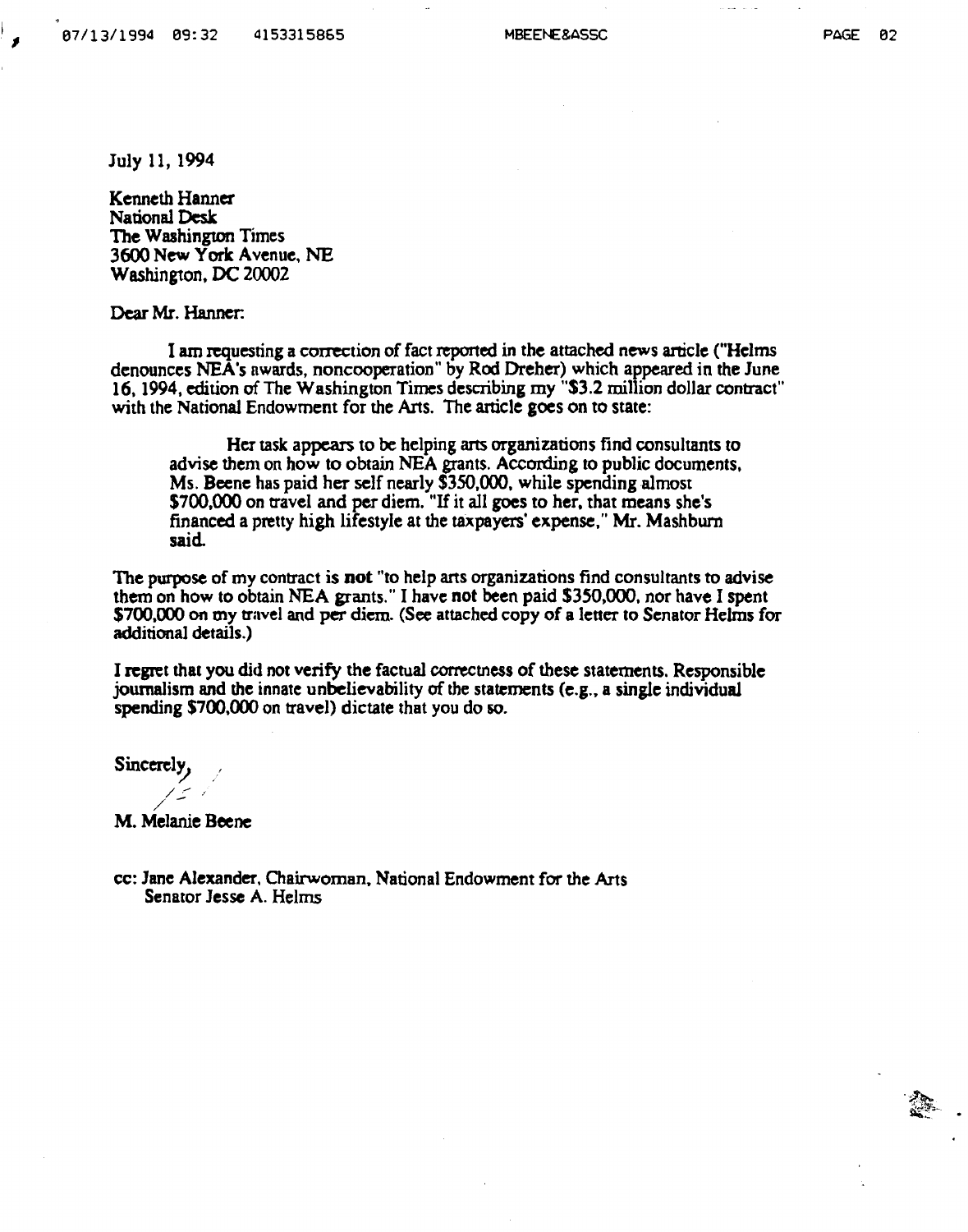PAGE 03

July 11, 1994

The Honorable Jesse A. Helms United States Senate SD-403 Washington, D.C. 20510

Dear Senator Helms.

I recently returned to my office from a two week emergency absence due to a death in the family to find the attached news article which appeared in the June 16, 1994, edition of *The Washington Times*. That article describes a letter that you sent to the National Endowment for the Arts Chairwoman Jane Alexander requesting details on my "\$3.2 million dollar contract" with the NEA. The anicle goes on to state:

Her task appears to be helping arts organizations find consultants to advise them on how to obtain NEA grants. According to public documents, Ms. Beene has paid herself nearly \$330,000, while spending almost \$700,000 on travel and per diem. "If it all goes to her, that means she's financed a pretty high lifestyle at the taxpayers' expense," Mr. Mashburn said.

These comments arc addressed line by line below.

1) "Her task appears to be helping arts organizations find consultants to advise them on how to obtain NEA grants."

This is incorrect. Since the source of the document (if any) which created this appearance is not referenced I cannot comment

My Cooperative Agreement with the NEA (DC 91-26) is for the Management of Technical Assistance Services for three annual rounds of Advancement Participants (128 client organizations), in connection with the Challenge /Advancement Program over a period of 3.2.5 years. In essence, my finn conducts the Technical Assistance component of the Advancement Program (an ongoing program of the NEA) which attempts to aid in the organizational development of NEA-selected ans organizations by improving their managerial capacity through technical assistance and strategic long range planning in such areas as mission, programming, financial management and budgeting. marketing, community relations, development, personnel management, governance and facilities' operation. This program is targeted to serve mid-sized to smaller arts groups in the earlier stages of their organizational development. Examples of this type organization include participants such as: Austin Children's Museum. Anchorage Symphony Orchestra. Ballet Omaha, Chamber Music Nonhwest (Penland, OR). Children's Theatre (Winston-Salem). Chinatown History Museum (New York), Copper Canyon Press (Port Townsend.WA), Hand Workshop (Richmond, VA). Henry Street Settlement (New York), Jubilee Community ArtS (Knoxville), Kentucky Opera Association (Louisville), Milwaukee Chamber Theatre, Museum of American Folk An (New York), Nonh Carolina State University Ans Program (Raleigh, NO. Old Town School of Folk Music (Chicago),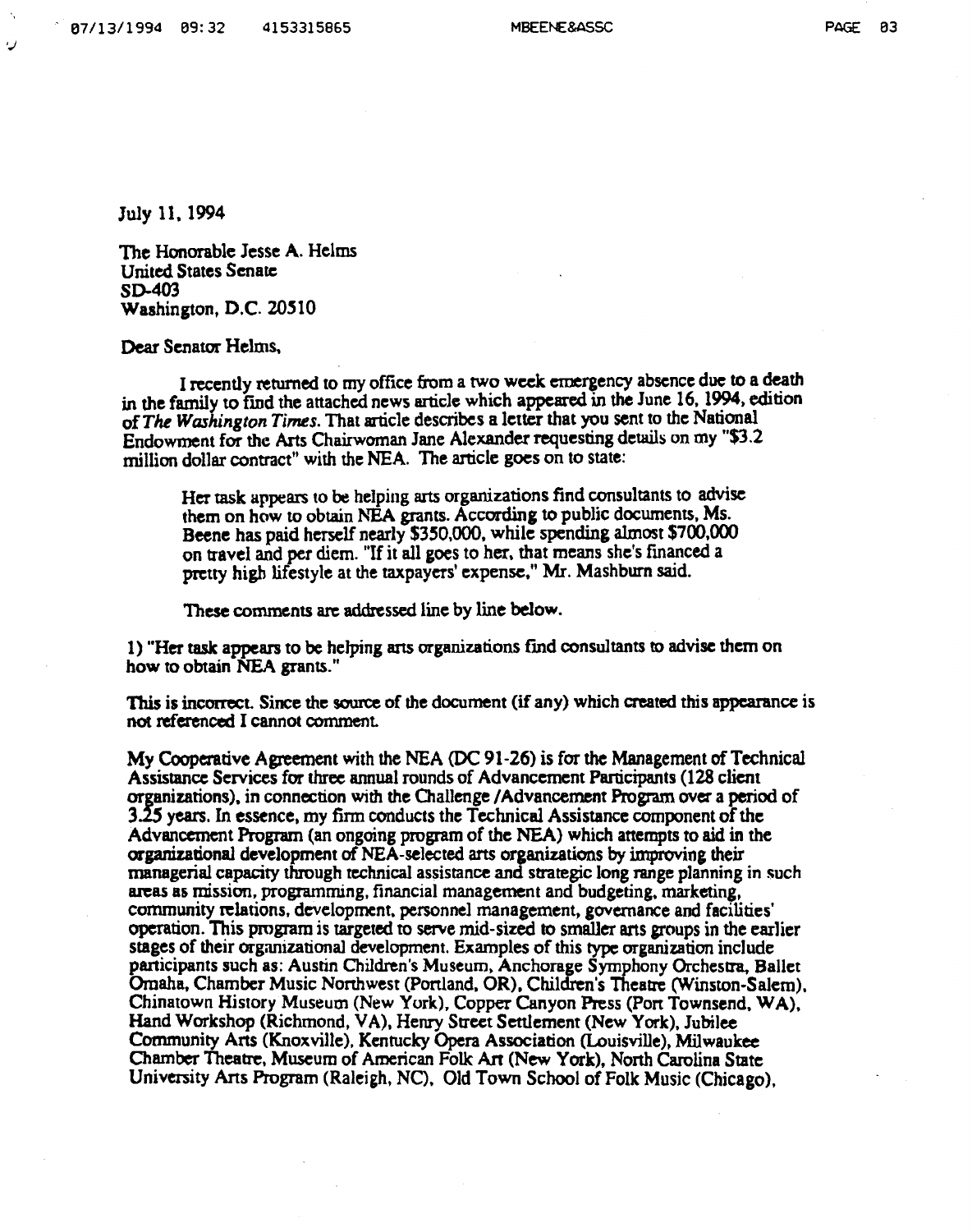PAGE PA

National Educational Film and Video Festival (Oakland, CA), San Francisco Girls Chorus. South Carolina Orchestra Association (Columbia, SC), Texarkana Regional Arts & Humanities Council (TX), Western Folklife Center (Salt Lake City). William King. Regional Arts Center (Abington. VA), Woolly Mammoth Theatre Company (Washington. DC), and YA/YA (Young Artists/Young Aspirations, New Orleans).

In the Advancement Technical Assistance Program, management consultants, whom I match with each participant organization, work with their clients over a 13-month period to assist in the thoughtful self-evaluation of their organizations and the development of written long range plans that strategically address issues for future development. These plan documents arc carefully critiqued by both the individual consultant and by me, as managing consultant, and we each provide the client arts organization with detailed analytical feedback. These plans are then submitted to a Phase II NEA outside review panel which determines their eligibility for a Phase II Implementation Grant.

The goal of our program is to increase the quality of management practice within the participant organizations, ackowledging their uniqueness and varying stages of organizational development Our consultants do not advise clients on "how to obtain NEA grants," but on how to survive with declining government support and still fulfill their missions .We tend to be more often in the position of commenting that the client's plan projects overly-optimistic government suppon. We work with groups to help them connect more effectively with their communities to increase attendance and private donations.

2) '"According to public documents. Ms. Beene has paid herself nearly 5350.000. while spending almost \$700.000 on travel and per diem."

Contrary to published repons. I have not been parid nearly S3SO,OOO. This contract is a cooperative agreement which allows for no profit to the contractor. and is rather a fee·for·services reimbursement. Any surpluses at the end of the contract period, as well as all interest earned, are remitted to the U.S. Treasury. The contract amount is negotiated with the National Endowment for the Ans. I am paid by the hour, keep detailed records and have been audited. My per hour rate under this agreement has been \$ 60 per hour in year one; \$ 65 per hour in year two and S 70 per hour in year three. These rates are well below market rate for experienced senior management consultants. Currently. all my other clients (private foundations and local government) are paying **S125 per hour. I might add that I am managing the program for less compensation than the** previous cooperator received.

The length of time of this cooperative agreement is 39 months {3.25 years). While I am authorized by that agreement to bill up to  $$344,100$ , in actuality I have billed and been paid only \$ 254,939 as of 6/30/94. This works out, on average, to \$7,284 per month or annualized to \$87,408. Of course, as an independent contractor, this fee does not include the payments I individually must cover which include social security, workers compensation, health and disability insurance and retirement contributions (not counting sick and vacation leave or other unrelated costs associated with contracting with the government). These average, at most businesses. around *25%* of salary, which, for comparative purposes with the salaried taxpayer, would result in an annual salary of \$ 65,556. In a major urban area like San Francisco this does not finance a "high lifestyle."